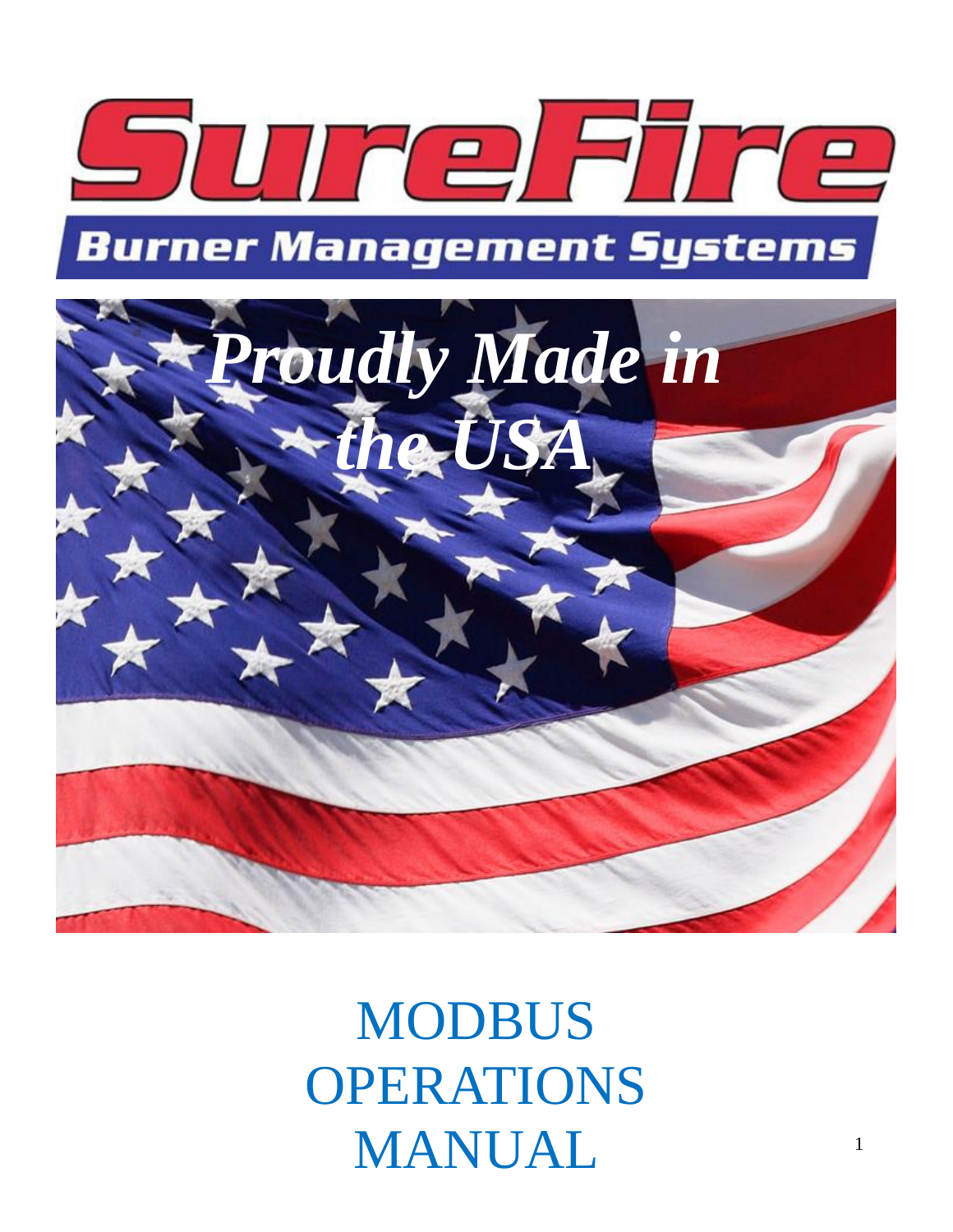## **Programming Information for Surefire BMS300 with Modbus Interface (Firmware Rev 1.7 and 1.8)**

## 6 May 2013

This document describes the programming interface for the BMS-300 burner controller using the Modbus interface board. The Modbus registers, their contents, command sequencing and examples of command execution over Modbus are described.

This document applies to firmware revisions 1.7 and 1.8. Version 1.8 has some extended registers (40020 thru 40035) that are described later in the document. In order to use Modbus 1.7 or 1.8, the BMS-300 must be upgraded to firmware package 1.7.

## **1.0 Introduction**

The Modbus interface to the BMS-300 is accomplished via an intermediary processor board, the BMS Modbus board. **The function of this board is to serve as a Modbus RTU slave**, handling requests from the Modbus master to read information and relay command data to the BMS-300 board.

The Modbus board behaves as a specialized "mailbox"; a set of Modbus holding registers is available in the Modbus board, any of which can be read or written by either the BMS board or the Modbus master. This arrangement relieves the BMS board of the job of hosting the Modbus and relaxes many of the timing constraints that would overtax the limited hardware resources on the BMS board MCU.

A number of the registers are constantly updated by the BMS board with information such as temperatures, modes, output states, ignition attempts, and other important data. These should be treated as read-only by the Modbus master. Other registers are defined as command and parameter registers to be written by the Modbus master to cause the BMS board to perform an action or set an operational variable (such as high temperature limit).

Both RS-485 and RS-232 interfaces are available for use by the Modbus master. Only one of these interfaces can be selected for use at any given time via the configuration DIP switch. The configuration DIP switch also sets the Modbus address and the baud rate.

LEDs are present on the Modbus board to indicate processing of Modbus packets (from the Modbus side) and BMS300 packets (from the BMS300 side). The **LEDs illuminate when intact packets are received and are being processed**. Under normal operation the LED on the BMS side should show regular activity as it updates the holding registers on the Modbus board and queries for command data. The LED on the Modbus side will only show activity if the Modbus master is reading from or writing to the Modbus board.

# **2.0 Amber LED Indication**

There are two LEDs in the Modbus circuit board that indicates different operations

## **COM LED:**

This LED indicates that the Modbus circuit board is communicating and sending data packages to the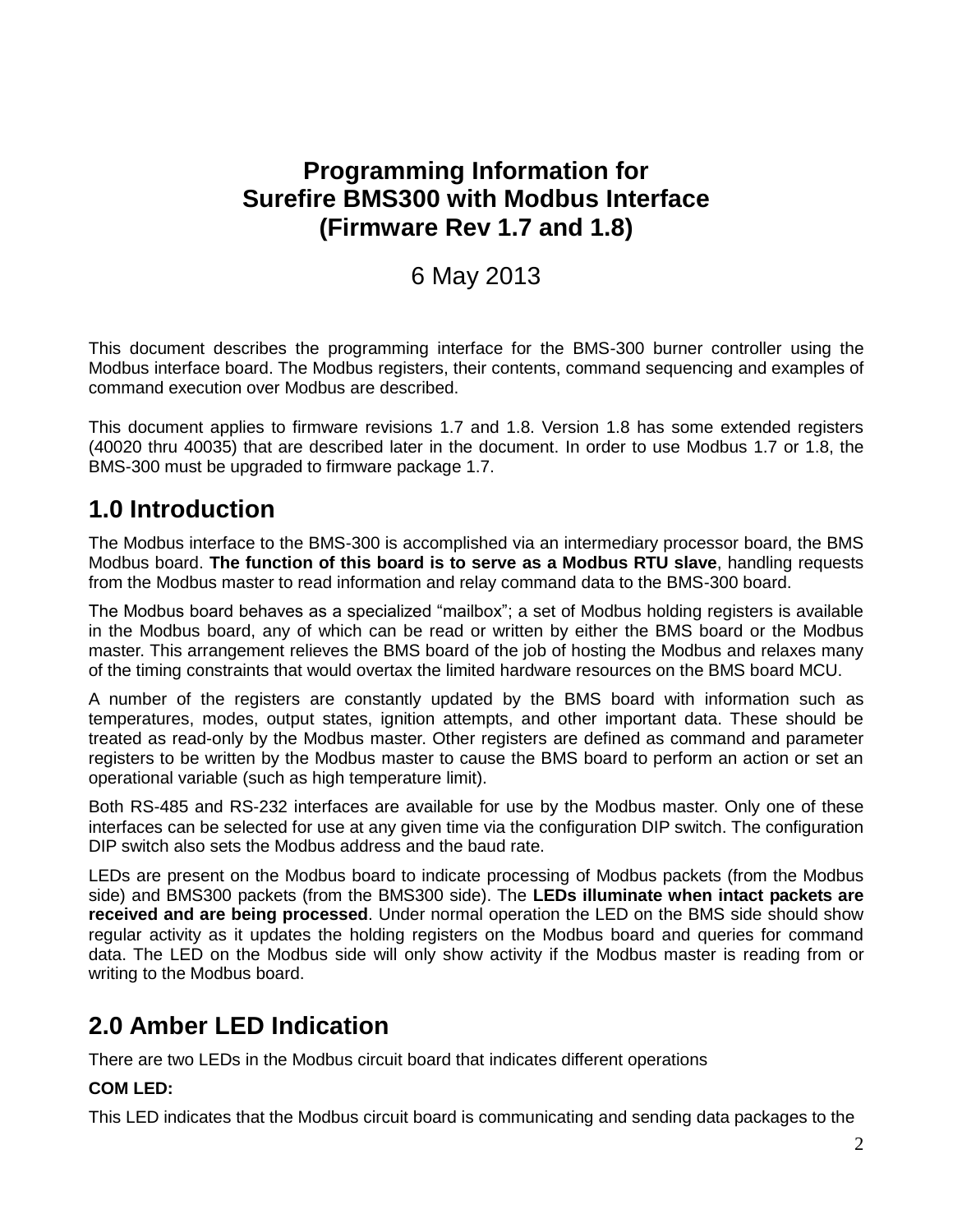BMS-300 circuit board. This LED is located between the MCU chip and the large terminal block and is labeled COM.

## **BMS COM LED:**

This LED indicates that the BMS-300 is communicating and sending data packages to the Modbus circuit board. This LED is located between the MCU chip and the small terminal block and is labeled BMS COM.

# **3.0 Basic read/write operation**

Basic operation of the BMS-300 with Modbus is as follows:

For reading a register (or registers) the Modbus master sends a holding register read request to the BMS Modbus board using **Modbus Function 03** (see "MODBUS APPLICATION PROTOCOL SPECIFICATION V1.1b", [www.modbus.org](http://www.modbus.org/) for more detailed information about the Modbus protocol and functions). The Modbus board will respond with the contents of the requested registers. There are currently 256 registers defined (Modbus addresses 40001 thru 40256), but not all are used. Attempts to read registers outside that address space will return an error according to the Modbus protocol.

While the Modbus board is servicing a read request from the master, it is unable to service simultaneous read requests from the BMS board for command data. This may result in the BMS board waiting for access and may result in a blinking LED display on the BMS board. For this reason it is best for the master to refrain from reading a large number of registers in a single request, and also to avoid issuing rapid read requests. It is suggested that read requests be limited to about 10 registers or less at a time, with a maximum read rate of a few Hz.

For writing a register, the Modbus master sends a holding register write request to the BMS Modbus board using **Modbus Function 6** (write single register) or **Modbus Function 16** (write multiple registers). The supplied data will be written to the specified register.

| <b>Modbus</b><br>address | <b>Register name</b><br><b>Modbus master does</b><br>R (Read) or RW<br>(Read or Write) | Data type          | <b>Notes</b>                                                                                                                      |
|--------------------------|----------------------------------------------------------------------------------------|--------------------|-----------------------------------------------------------------------------------------------------------------------------------|
| 40001                    | System Mode(R)                                                                         | unsigned<br>int 16 | See mode table                                                                                                                    |
| 40002                    | Average<br>temperature(R)                                                              | unsigned<br>int 16 | Bit $9.0$ is 0-511 degrees                                                                                                        |
| 40003                    | High temperature<br>limit(R)                                                           | unsigned<br>int 16 | Bit 90 is 0-511 degrees                                                                                                           |
| 40004                    | Low temperature<br>limit(R)                                                            | unsigned<br>int 16 | Bit $9.0$ is 0-511 degrees                                                                                                        |
| 40005                    | Configuration and<br>status(R)                                                         | unsigned<br>int 16 | Bit $0$ – Light status<br>0 : RED light is on solid<br>1 : GREEN light is on solid<br>Bit 1 - Temperature units<br>$0:$ Degrees C |

The following table is the register map for the BMS-300. Bits are in MSB first order.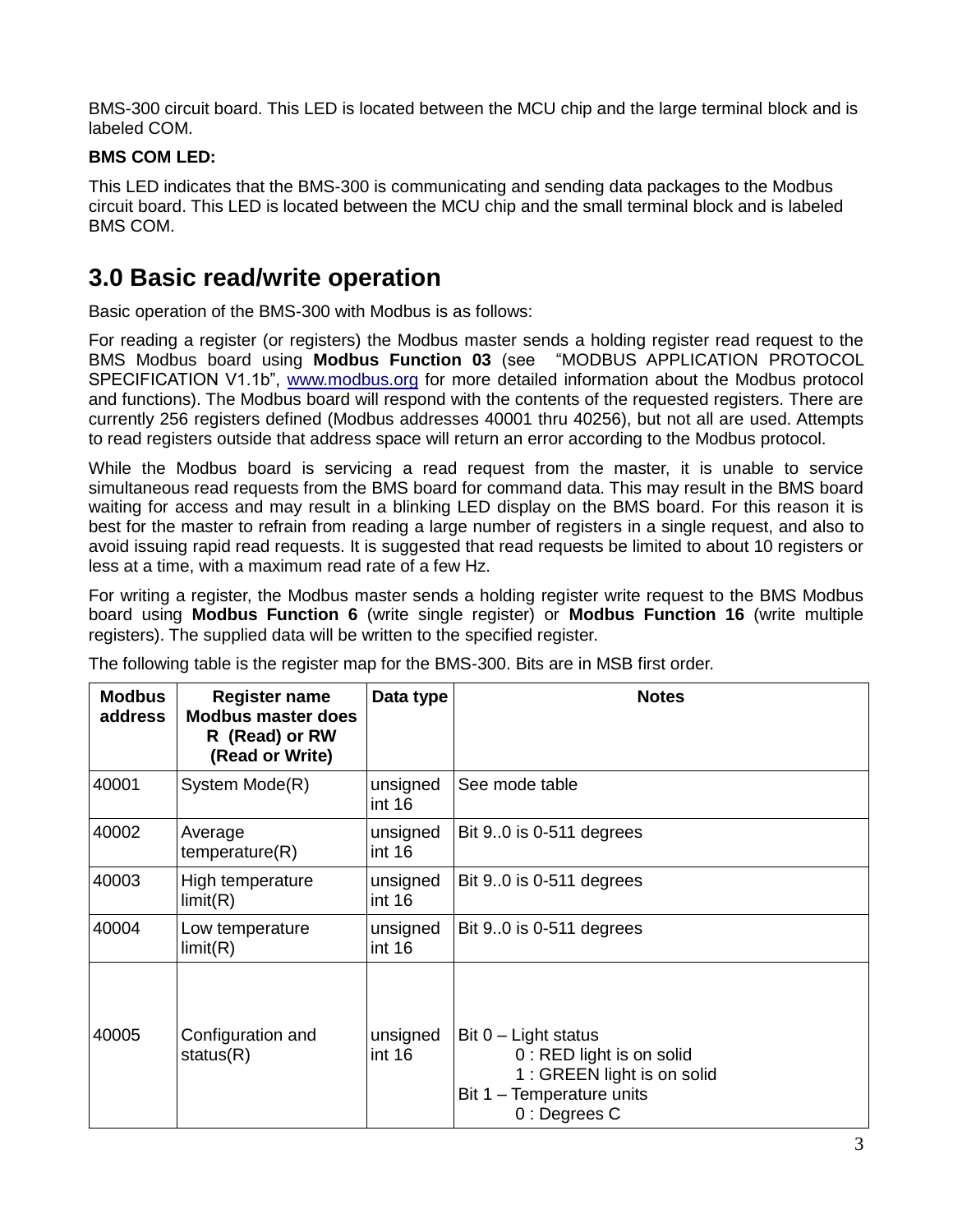| <b>Modbus</b><br>address | <b>Register name</b><br><b>Modbus master does</b><br>R (Read) or RW<br>(Read or Write) | Data type          | <b>Notes</b>                                                                                                                                                                                                                                                                                                                                                                                                                                                                                                                                                                                                                                                                                                                                                                                                                               |
|--------------------------|----------------------------------------------------------------------------------------|--------------------|--------------------------------------------------------------------------------------------------------------------------------------------------------------------------------------------------------------------------------------------------------------------------------------------------------------------------------------------------------------------------------------------------------------------------------------------------------------------------------------------------------------------------------------------------------------------------------------------------------------------------------------------------------------------------------------------------------------------------------------------------------------------------------------------------------------------------------------------|
|                          |                                                                                        |                    | 1 : Degrees F<br>Bit 2 – Input sense<br>0:RTD<br>1 : ALT (pressure switch)<br>Bit 3 - Igniter volts<br>0:14V<br>1:13V<br>Bit 4 - Pilot mode<br>0 : Intermittent pilot<br>1 : Standing pilot<br>Bit 5 - Flame sensed<br>0 : No flame sensed<br>1 : Flame sensed<br>Bit $6$ – Factory use only<br>Bit 7 – Factory use only<br>Bit $8$ – Spare standby #1<br>$0:$ Clear<br>1 : Activated (GREEN light blinking)<br>Bit $9 - 2$ pare standby #2<br>$0:$ Clear<br>1 : Activated (GREEN light blinking)<br>Bit 10 - Shutdown interlock<br>$0:$ Clear<br>1 : Activated (RED light blinking)<br>Bit 11 - ESD status<br>$0:$ Clear<br>1 : Activated (RED light blinking)<br>Bit 12 - Standby interlock<br>$0:$ Clear<br>1 : Activated (GREEN light blinking)<br>Bit 13 – Factory use only<br>Bit 14 - Factory use only<br>Bit 15 - Factory use only |
| 40006                    | Average battery<br>voltage(R)                                                          | unsigned<br>int 16 | Bit 70 is 0 to 25.5 volts                                                                                                                                                                                                                                                                                                                                                                                                                                                                                                                                                                                                                                                                                                                                                                                                                  |
| 40007                    | Burn time(R)                                                                           | unsigned<br>int 16 | Hours, rolls over at 9999                                                                                                                                                                                                                                                                                                                                                                                                                                                                                                                                                                                                                                                                                                                                                                                                                  |
| 40008                    | Number of attempts(R)                                                                  | unsigned<br>int 16 | Rolls over at 9999                                                                                                                                                                                                                                                                                                                                                                                                                                                                                                                                                                                                                                                                                                                                                                                                                         |
| 40009                    | Number of<br>successes(R)                                                              | unsigned<br>int 16 | Rolls over at 9999                                                                                                                                                                                                                                                                                                                                                                                                                                                                                                                                                                                                                                                                                                                                                                                                                         |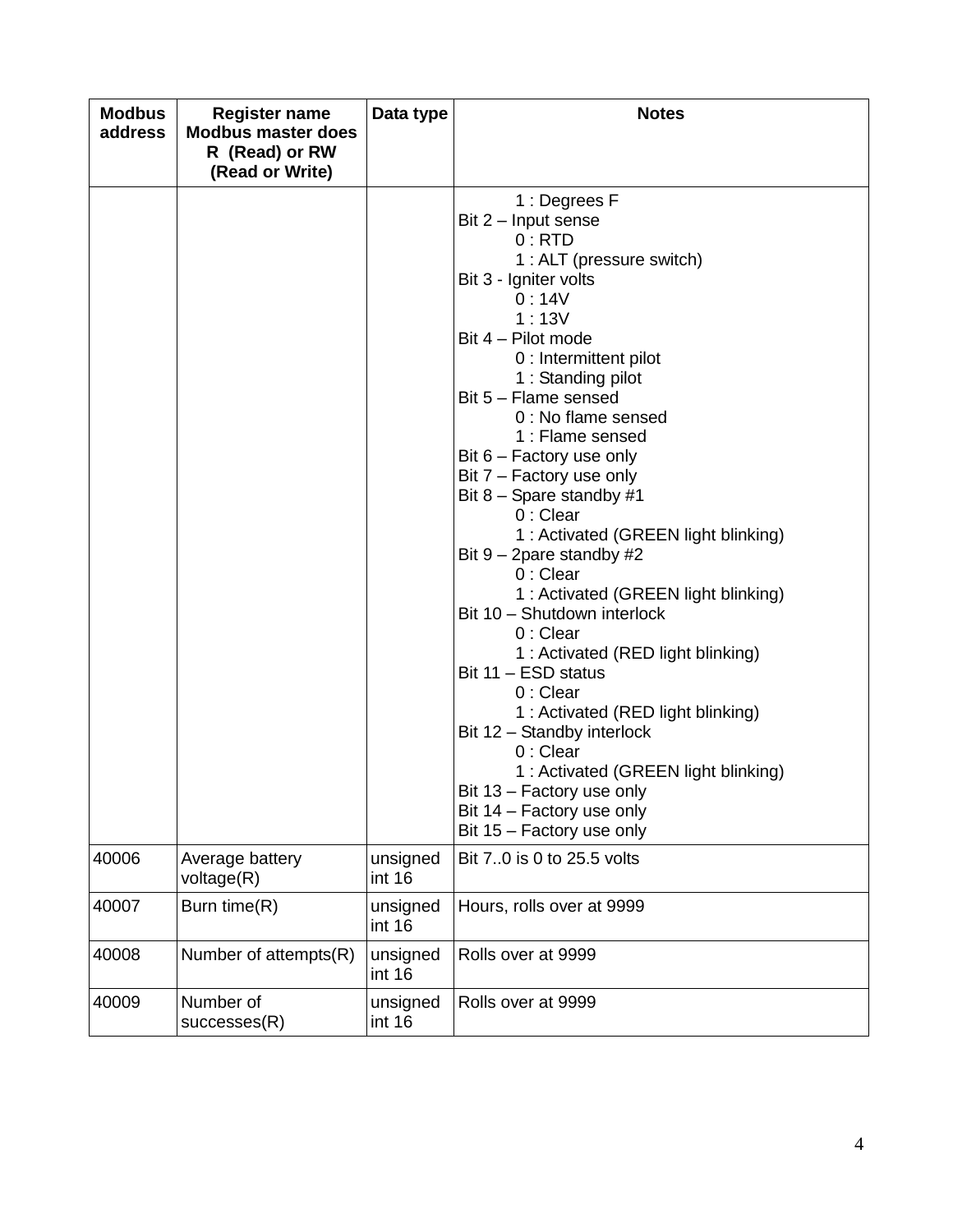| <b>Modbus</b><br>address | <b>Register name</b><br><b>Modbus master does</b><br>R (Read) or RW<br>(Read or Write) | Data type          | <b>Notes</b>                                                                                                                                                                                                                                                                                                                                                                                                                                                                                                                                                                                                                                                                                                                                                                      |  |
|--------------------------|----------------------------------------------------------------------------------------|--------------------|-----------------------------------------------------------------------------------------------------------------------------------------------------------------------------------------------------------------------------------------------------------------------------------------------------------------------------------------------------------------------------------------------------------------------------------------------------------------------------------------------------------------------------------------------------------------------------------------------------------------------------------------------------------------------------------------------------------------------------------------------------------------------------------|--|
| 40010                    | Command status(R)                                                                      | unsigned<br>int 16 | 0x55 IDLE - Ready for new command<br>0x01 Command executed OK<br>0x02 Bad command, nothing done<br>0x03 BMS read of exec reg from Modbus<br>board timed out<br>0x04 BMS read of exec packet from Modbus<br>board had bad checksum<br>0x05 BMS read of cmd reg from Modbus<br>board<br>timed out<br>0x06 BMS read of cmd packet had bad<br>checksum<br>0x07 Command number not recognized<br>0x08 BMS read of param reg from Modbus<br>board timed out<br>0x09 BMS read of param packet had bad<br>checksum<br>0x0A Parameter out of limits for command<br>0x0B BMS 300 Controller is locked<br>0x0C Unknown status code returned from<br>Modbus board read attempt                                                                                                                |  |
| 40011                    | Command<br>number(RW)                                                                  | unsigned<br>int 16 | 0x01 - Unlock - same as pressing unlock sequence<br>on keypad. Display function and timeout exactly the<br>same as if done from keypad. No parameter<br>required.<br>0x02 - Set low temperature limit. Behaves as if done<br>from the keypad. Requires parameter in the format of<br>register 40004.<br>0x03 - Set high temperature limit. Behgaves as if<br>done from the keypad. Requires parameter in the<br>format of register 40003.<br>0x04 - Turn ON. Behaves as if keypad ON button<br>were pressed. No parameter required.<br>0x05 - Turn OFF. Behaves as if keypad OFF button<br>were pressed. No parameter required.<br>0x06 - Set flame strength threshold. Behaves as if<br>done from the keypad. Requires a parameter in the<br>form of an 11-bit unsigned integer. |  |
| 40012                    | Command<br>parameter(RW)                                                               | unsigned<br>int 16 | Parameter for command (if required, ignored if not<br>required). May also be interpreted as "command<br>value".                                                                                                                                                                                                                                                                                                                                                                                                                                                                                                                                                                                                                                                                   |  |
| 40013                    | Command<br>execute(RW)                                                                 | unsigned<br>int 16 | Set to non-zero to request that the command in<br>register 40011 be executed with the parameter in<br>register 40012(if needed). Will continue to execute<br>until set to zero.                                                                                                                                                                                                                                                                                                                                                                                                                                                                                                                                                                                                   |  |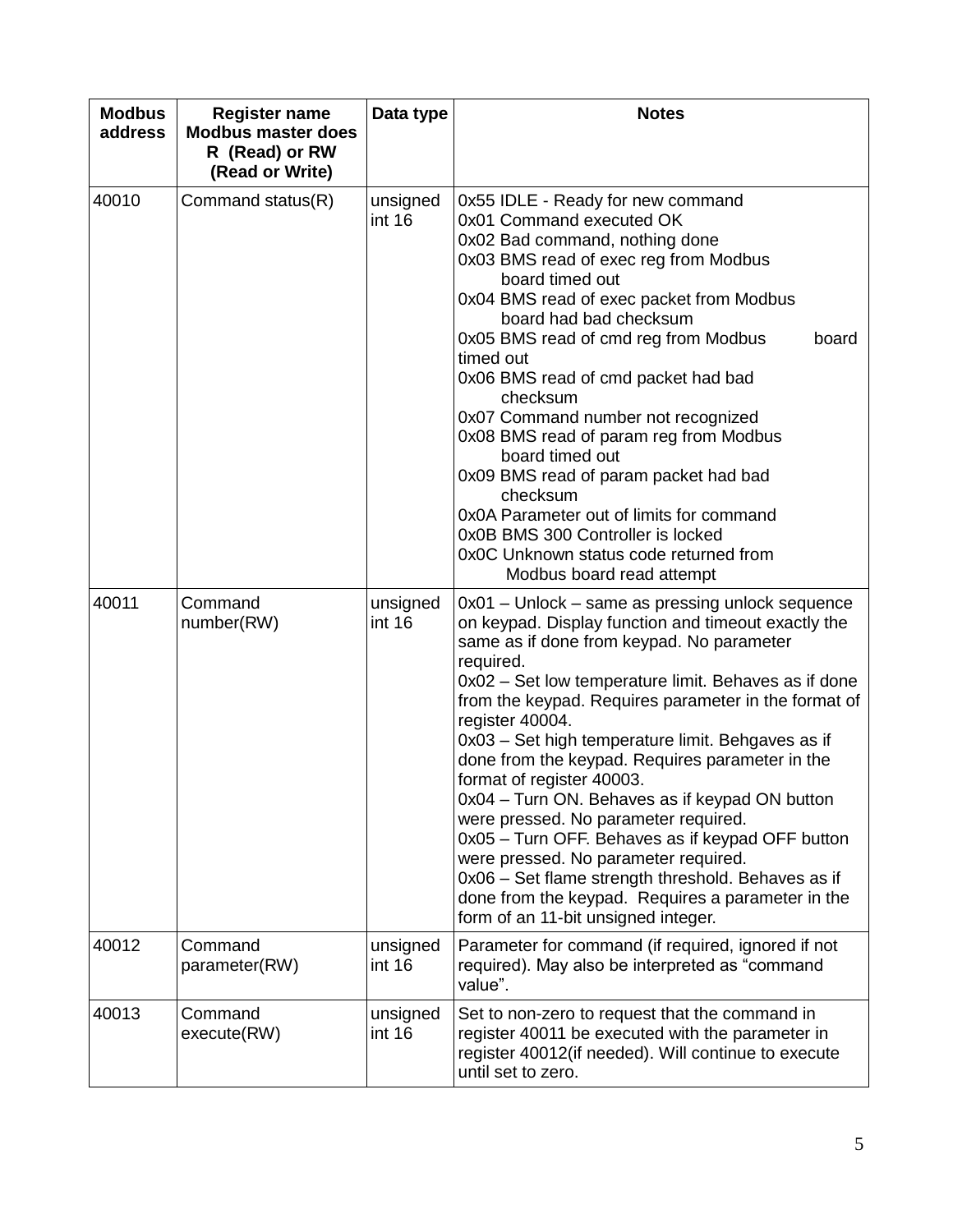| <b>Modbus</b><br>address | <b>Register name</b><br><b>Modbus master does</b><br>R (Read) or RW                   | Data type          | <b>Notes</b>                                                                                                                        |
|--------------------------|---------------------------------------------------------------------------------------|--------------------|-------------------------------------------------------------------------------------------------------------------------------------|
|                          | (Read or Write)                                                                       |                    |                                                                                                                                     |
| 40014<br>thru<br>40019   | Unallocated                                                                           | unsigned<br>int 16 | Read as zero, can be written but will be ignored                                                                                    |
| 40020<br>(Ver 1.8)       | Bit $0$ – Light status<br>0:RED light is on solid<br>1:GREEN light is on<br>solid     | unsigned<br>int 16 | Bit #0 of register 40005 unpacked into a single<br>register for use by controllers with primitive bit<br>manipulation capabilities. |
| 40021<br>(Ver 1.8)       | Bit 1 - Temperature<br>units<br>$0:$ Degrees<br>1 : Degrees F                         | unsigned<br>int 16 | Bit #1 of register 40005 unpacked into a single<br>register for use by controllers with primitive bit<br>manipulation capabilities. |
| 40022<br>(Ver 1.8)       | Bit 2 - Input sense<br>0:RTD<br>1 : ALT (pressure<br>switch)                          | unsigned<br>int 16 | Bit #2 of register 40005 unpacked into a single<br>register for use by controllers with primitive bit<br>manipulation capabilities. |
| 40023<br>(Ver 1.8)       | Bit 3 - Igniter volts<br>0:14V<br>1:13V                                               | unsigned<br>int 16 | Bit #3 of register 40005 unpacked into a single<br>register for use by controllers with primitive bit<br>manipulation capabilities. |
| 40024<br>(Ver 1.8)       | Bit 4 - Pilot mode<br>0 : Intermittent pilot<br>1 : Standing pilot                    | unsigned<br>int 16 | Bit #4 of register 40005 unpacked into a single<br>register for use by controllers with primitive bit<br>manipulation capabilities. |
| 40025<br>(Ver 1.8)       | Bit 5 - Flame sensed<br>0 : No flame sensed<br>1 : Flame sensed                       | unsigned<br>int 16 | Bit #5 of register 40005 unpacked into a single<br>register for use by controllers with primitive bit<br>manipulation capabilities. |
| 40026<br>(Ver 1.8)       | Bit $6$ – Factory use only                                                            | unsigned<br>int 16 | Bit #6 of register 40005 unpacked into a single<br>register for use by controllers with primitive bit<br>manipulation capabilities. |
| 40027<br>(Ver 1.8)       | Bit 7 - Factory use only                                                              | unsigned<br>int 16 | Bit #7 of register 40005 unpacked into a single<br>register for use by controllers with primitive bit<br>manipulation capabilities. |
| 40028<br>(Ver 1.8)       | Bit $8 -$ Spare standby<br>#1<br>$0:$ Clear<br>1: Activated (GREEN<br>light blinking) | unsigned<br>int 16 | Bit #8 of register 40005 unpacked into a single<br>register for use by controllers with primitive bit<br>manipulation capabilities. |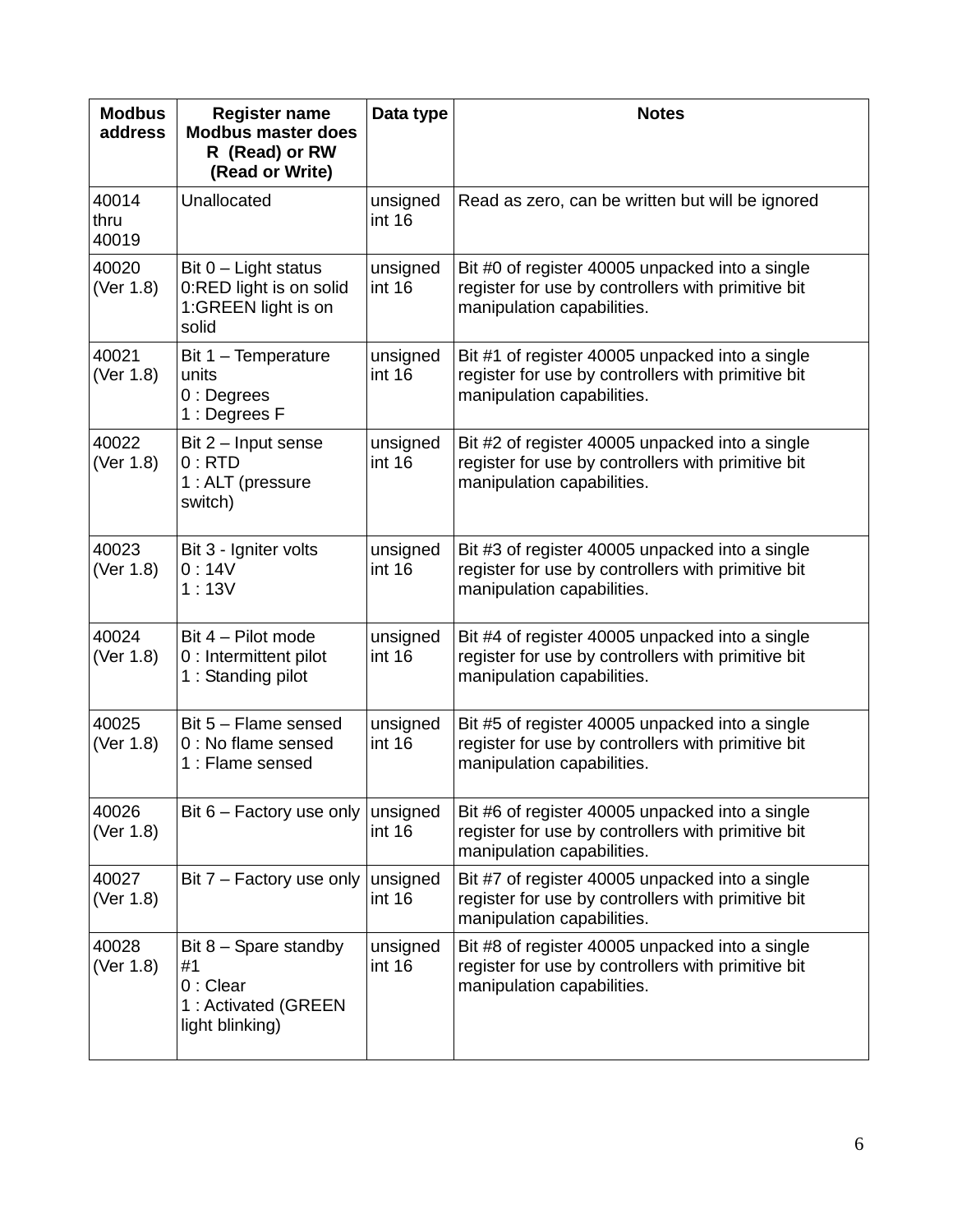| <b>Modbus</b><br>address | <b>Register name</b><br><b>Modbus master does</b><br>R (Read) or RW<br>(Read or Write) | Data type          | <b>Notes</b>                                                                                                                         |
|--------------------------|----------------------------------------------------------------------------------------|--------------------|--------------------------------------------------------------------------------------------------------------------------------------|
| 40029<br>(Ver 1.8)       | Bit $9 - 2$ pare standby<br>#2<br>$0:$ Clear<br>1: Activated (GREEN<br>light blinking) | unsigned<br>int 16 | Bit #9 of register 40005 unpacked into a single<br>register for use by controllers with primitive bit<br>manipulation capabilities.  |
| 40030<br>(Ver 1.8)       | Bit 10 - Shutdown<br>interlock<br>$0:$ Clear<br>1 : Activated (RED light<br>blinking)  | unsigned<br>int 16 | Bit #10 of register 40005 unpacked into a single<br>register for use by controllers with primitive bit<br>manipulation capabilities. |
| 40031<br>(Ver 1.8)       | Bit 11 - ESD status<br>$0:$ Clear<br>1 : Activated (RED light<br>blinking)             | unsigned<br>int 16 | Bit #11 of register 40005 unpacked into a single<br>register for use by controllers with primitive bit<br>manipulation capabilities. |
| 40032<br>(Ver 1.8)       | Bit 12 - Standby<br>interlock<br>$0:$ Clear<br>1: Activated (GREEN<br>light blinking)  | unsigned<br>int 16 | Bit #12 of register 40005 unpacked into a single<br>register for use by controllers with primitive bit<br>manipulation capabilities. |
| 40033<br>(Ver 1.8)       | Bit 13 - Factory use<br>only                                                           | unsigned<br>int 16 | Bit #13 of register 40005 unpacked into a single<br>register for use by controllers with primitive bit<br>manipulation capabilities. |
| 40034<br>(Ver 1.8)       | Bit 14 - Factory use<br>only                                                           | unsigned<br>int 16 | Bit #14 of register 40005 unpacked into a single<br>register for use by controllers with primitive bit<br>manipulation capabilities. |
| 40035<br>(Ver 1.8)       | Bit 15 - Factory use<br>only                                                           | unsigned<br>int 16 | Bit #15 of register 40005 unpacked into a single<br>register for use by controllers with primitive bit<br>manipulation capabilities. |
| 40036<br>thru<br>40249   | Unallocated                                                                            | unsigned<br>int 16 | Read as zero, can be written but will be ignored                                                                                     |
| 40250                    | <b>BMS</b> diagnostics<br>register $#1$ (R)                                            | unsigned<br>int 16 | Factory use only                                                                                                                     |
| 40251                    | <b>BMS</b> diagnostics<br>register $#1(R)$                                             | unsigned<br>int 16 | Factory use only                                                                                                                     |
| 40252                    | BMS read count (R)                                                                     | unsigned<br>int16  | Number of packets sent by the BMS board to the<br>Modbus board to read the contents of a holding<br>register                         |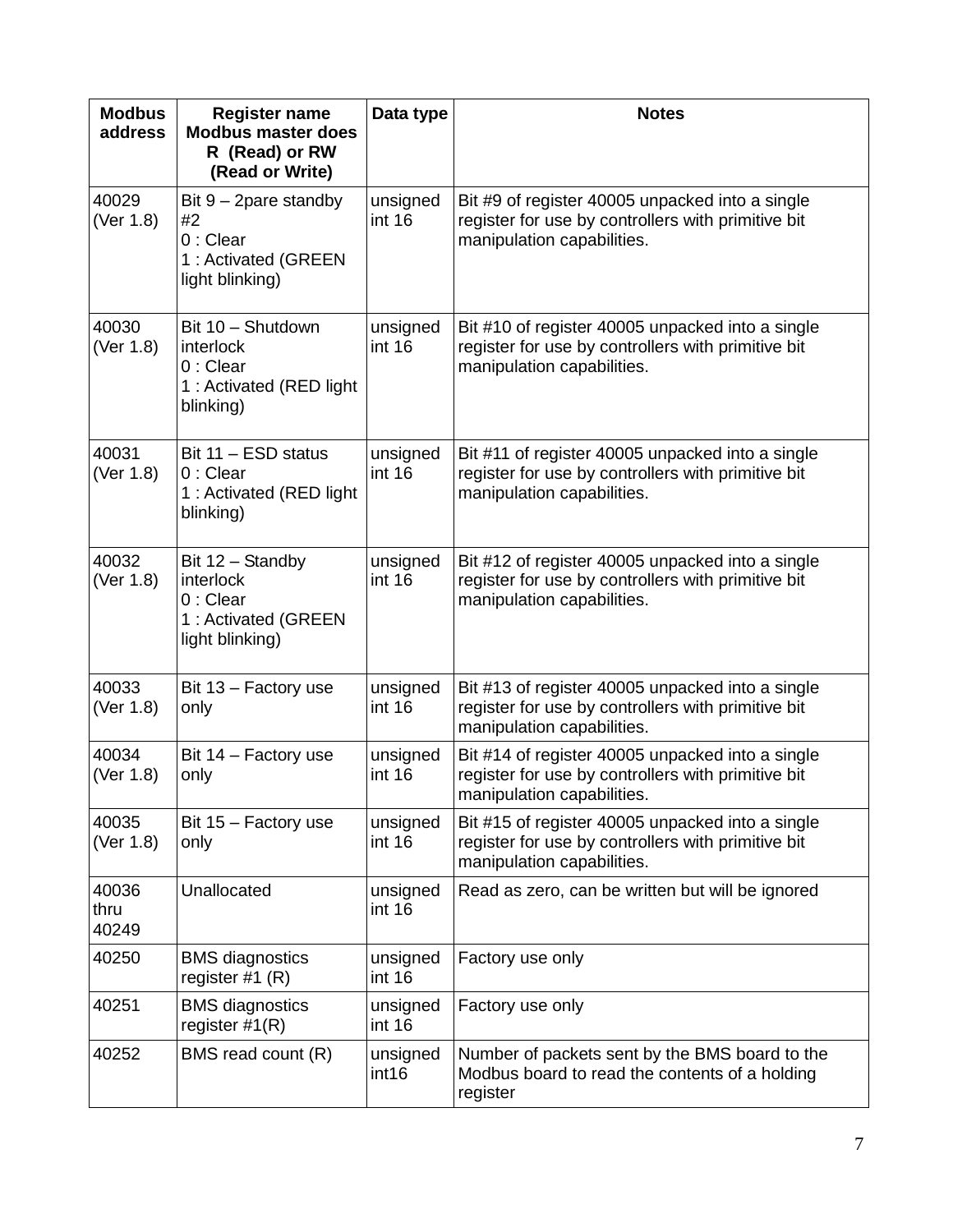| <b>Modbus</b><br>address | <b>Register name</b><br><b>Modbus master does</b><br>R (Read) or RW<br>(Read or Write) | Data type                     | <b>Notes</b>                                                                                                           |
|--------------------------|----------------------------------------------------------------------------------------|-------------------------------|------------------------------------------------------------------------------------------------------------------------|
| 40253                    | Modbus board firmware<br>revision $(R)$                                                | unsigned<br>int16             | High byte: uint8 - major release number<br>Low byte: uint8 - minor release number<br>Ex: Version 1.7 will exhibit 0x17 |
| 40254                    | Modbus read count (R)                                                                  | unsigned<br>int <sub>16</sub> | Number of function 03 requests from the Modbus<br>master                                                               |
| 40255                    | BMS write count (R)                                                                    | unsigned<br>int <sub>16</sub> | Number of packets sent by the BMS board to the<br>Modbus board to update the contents of a holding<br>register         |

## **4.0 Command operation**

Command operation on the BMS300 utilizes the "mailbox" concept. The general sequence is as follows:

- 1. MASTER reads Command Status register (Modbus 40010). If it reads as 0x55 (IDLE) then proceed. Otherwise wait a short time (a few hundred ms would be reasonable) and poll that register again. Continue to do so until the register reads as 0x55 (IDLE).
- 2. MASTER writes the Command Number register (Modbus 40011) with the desired command number. Note that the first command to be issued is likely 0x01 (UNLOCK) unless the BMS300 has already been unlocked and the unlock has not timed out.
- 3. If the desired command requires a parameter, MASTER writes the parameter data to the Command Parameter register (Modbus 40012).
- 4. MASTER writes a non-zero value to the Command Execute register (Modbus 40013).

*The next poll of the Command Execute register by the BMS board will tell it that the MASTER wants to execute a command. The BMS board will read the command and parameter, execute the command if possible, and write a status code to the Command Status register.*

- 5. MASTER polls the Command Status register (Modbus 40010). If the command executed without error, status code 0x01 (OK) will be returned. If an error occurred during reading or executing the command, the relevant status code will be returned. If the status code is 0x55 (IDLE), then wait a short time (a few hundred ms would be reasonable) and poll that register again. Continue to do so until the register returns a status code other than 0x55.
- 6. MASTER writes zero (0) to the Command Execute register (Modbus 40013).

*The next poll of the Command Execute register by the BMS board will tell it that the MASTER no longer needs to have the command executed. The BMS board will write 0x55 (IDLE) to the Command Status register.*

7. MASTER polls the Command Status register (Modbus 40010). If it reads 0x55 (IDLE) then proceed. Otherwise wait a short time (a few hundred ms would be reasonable) and poll that register again. Continue to do so until the register reads as 0x55 (IDLE).

Note that when the Modbus master has written a non-zero value to the Command Execute register, the BMS300 will continue to execute the command repeatedly at its internal command processing loop rate until the Modbus master writes a zero to the Command Execute register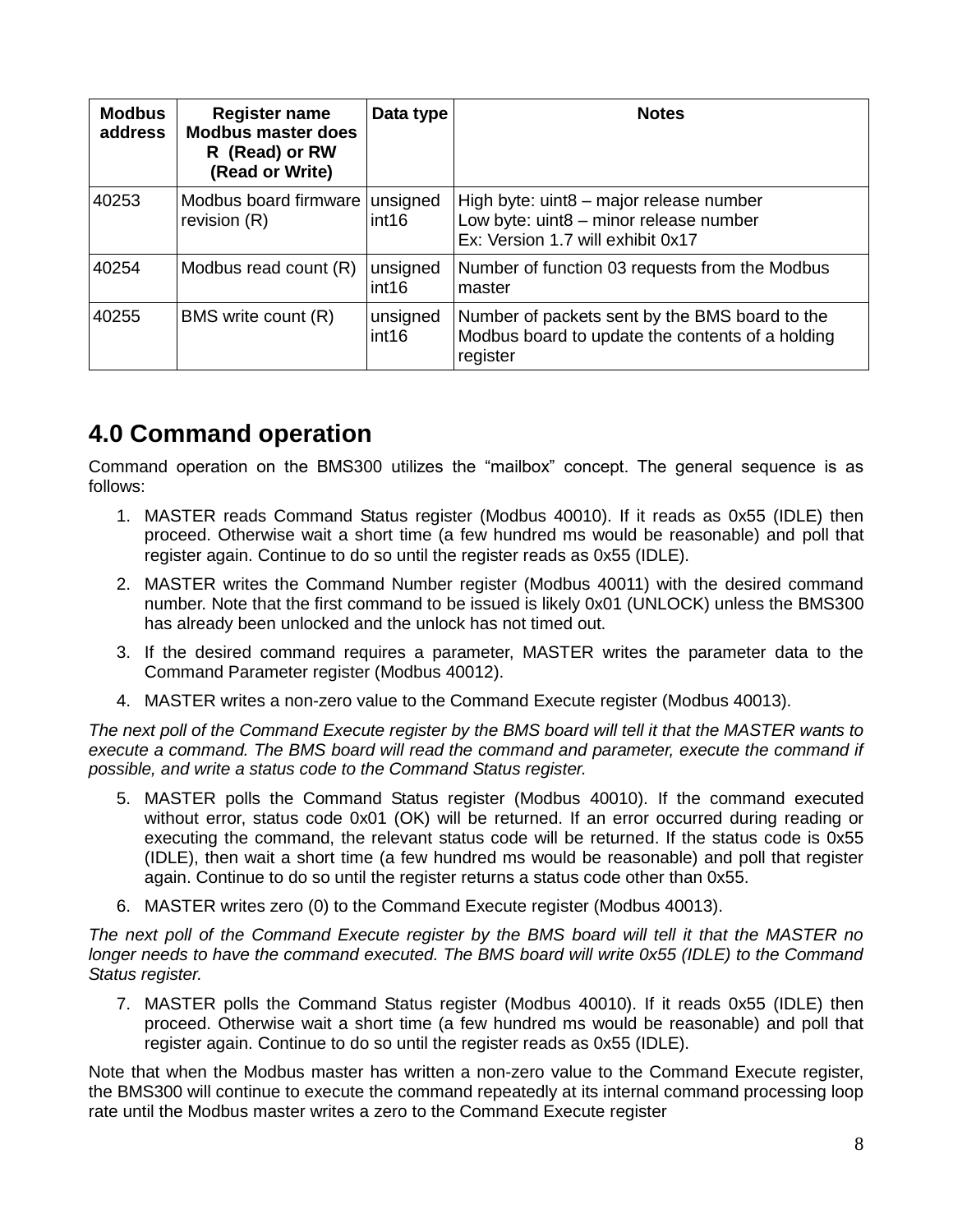# **5.0 Example**

In the following example the Modbus master attempts to change the high temperature limit and then turn ON the BMS300. The attempt to change the high temperature limit fails initially because the BMS300 had not been unlocked. After the BMS300 is unlocked, the temperature limit is changed and the unit is turned ON.

| <b>Time</b><br>step | <b>Master's action</b>                                                                                                                                            | <b>BMS300 action</b>                                                                                                                                                                                 | <b>Registers</b>                                                                            |
|---------------------|-------------------------------------------------------------------------------------------------------------------------------------------------------------------|------------------------------------------------------------------------------------------------------------------------------------------------------------------------------------------------------|---------------------------------------------------------------------------------------------|
| 1                   | Read Command Status register.<br>Is 0x55 (IDLE). Proceeds to<br>next step.                                                                                        |                                                                                                                                                                                                      | 40010 (status) 0x55<br>40011 (cmd)<br>0x00<br>40012 (param) 0x00<br>40013 (exec)<br>0x00    |
| $\overline{2}$      | Write command to set high<br>temp limit (0x03) to command<br>number reg                                                                                           |                                                                                                                                                                                                      | 40010 (status) 0x55<br>40011 (cmd)<br>0x03<br>40012 (param) 0x00<br>40013 (exec)<br>0x00    |
| 3                   | Write parameter (125F) to<br>parameter reg                                                                                                                        |                                                                                                                                                                                                      | 40010 (status) 0x55<br>40011 (cmd)<br>0x03<br>40012 (param) 0x7D<br>40013 (exec)<br>0x00    |
| 4                   | Request command execute by<br>writing 0x01 to command exec<br>reg                                                                                                 |                                                                                                                                                                                                      | 40010 (status) 0x55<br>40011 (cmd)<br>0x03<br>40012 (param) 0x7D<br>40013 (exec)<br>0x01    |
| 4                   |                                                                                                                                                                   | Sees command exec register with<br>non-zero value. Reads command<br>and parameter. Attempts to execute<br>command. Fails since unit is<br>locked. Writes LOCKED error code<br>to command status reg. | 0x0B<br>40010 (status)<br>40011 (cmd)<br>0x03<br>40012 (param) 0x7D<br>40013 (exec)<br>0x01 |
| 5                   | Polls command status register.<br>Sees LOCKED (0x0B) error<br>code. Looks up error code and<br>finds it must unlock the BMS300<br>before changing the temp limit. |                                                                                                                                                                                                      | 40010 (status)<br>0x0B<br>40011 (cmd)<br>0x03<br>40012 (param) 0x7D<br>40013 (exec)<br>0x01 |
| 6                   | Write 0x00 to command exec<br>reg.                                                                                                                                |                                                                                                                                                                                                      | 40010 (status) 0x0B<br>40011 (cmd)<br>0x03<br>40012 (param) 0x7D<br>40013 (exec)<br>0x00    |
| $\overline{7}$      |                                                                                                                                                                   | Sees command exec register with<br>zero value. Writes IDLE (0x55) to<br>status register. Returns to idle state.                                                                                      | 0x55<br>40010 (status)<br>40011 (cmd)<br>0x03<br>40012 (param) 0x7D<br>40013 (exec)<br>0x00 |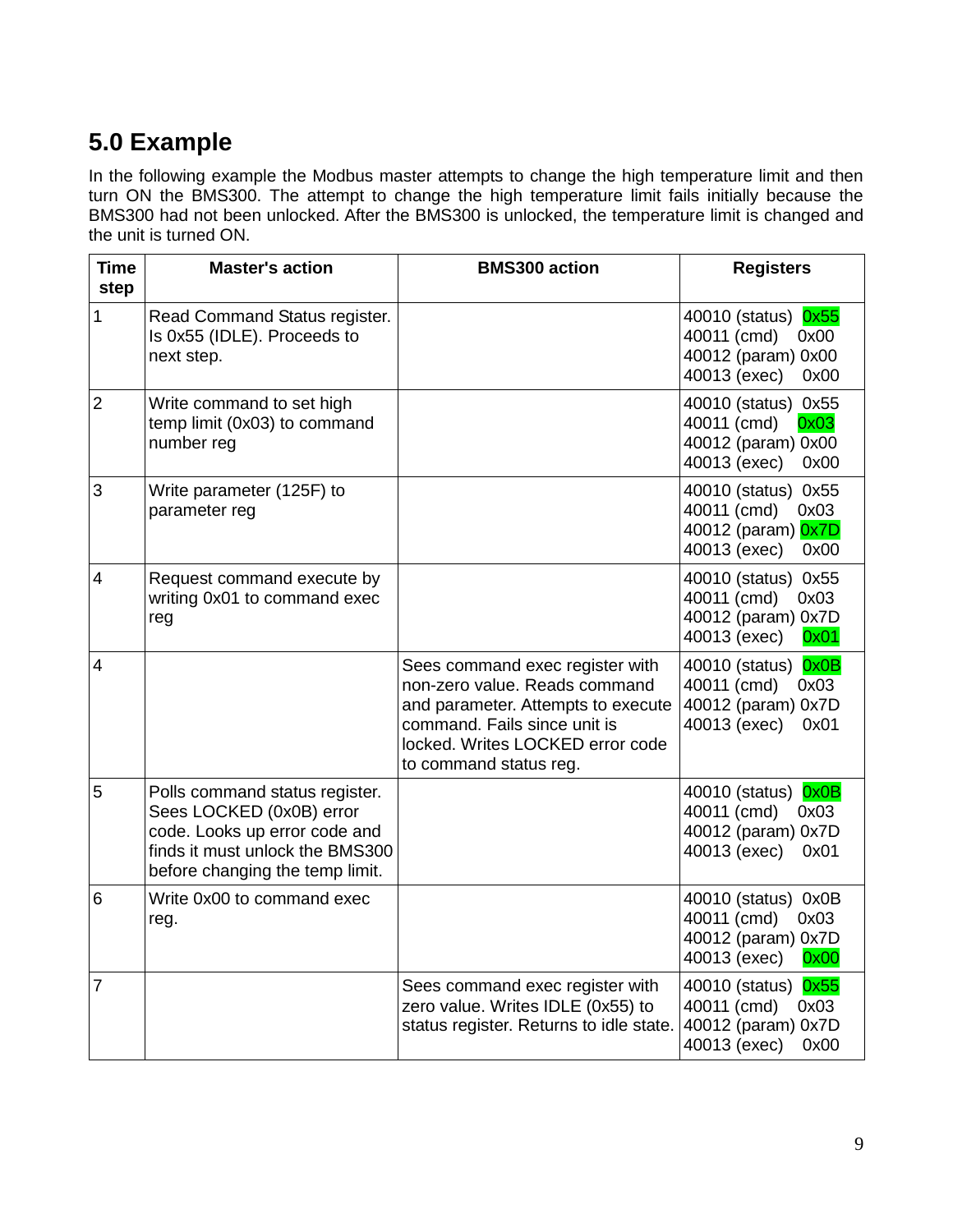| <b>Time</b><br>step | <b>Master's action</b>                                                                                                                                    | <b>BMS300 action</b>                                                                                                                                                          | <b>Registers</b>                                                                            |
|---------------------|-----------------------------------------------------------------------------------------------------------------------------------------------------------|-------------------------------------------------------------------------------------------------------------------------------------------------------------------------------|---------------------------------------------------------------------------------------------|
| 8                   | Reads command status<br>register. Sees IDLE (0x55).<br>Proceeds to next step.                                                                             |                                                                                                                                                                               | 40010 (status) 0x55<br>40011 (cmd)<br>0x03<br>40012 (param) 0x7D<br>40013 (exec)<br>0x00    |
| 9                   | Write command to unlock unit.                                                                                                                             |                                                                                                                                                                               | 40010 (status) 0x55<br>40011 (cmd)<br>0x01<br>40012 (param) 0x7D<br>40013 (exec)<br>0x00    |
| 10                  | Request command execute by<br>writing 0x01 to command exec<br>reg                                                                                         |                                                                                                                                                                               | 40010 (status) 0x55<br>40011 (cmd)<br>0x01<br>40012 (param) 0x7D<br>40013 (exec)<br>0x01    |
| 11                  |                                                                                                                                                           | Sees command exec register with<br>non-zero value. Reads command.<br>Attempts to execute command.<br>Succeeds in unlocking BMS300<br>Writes OK code to command status<br>reg. | 0x01<br>40010 (status)<br>40011 (cmd)<br>0x01<br>40012 (param) 0x7D<br>40013 (exec)<br>0x01 |
| 12                  | Polls command status register.<br>Sees OK (0x01). Proceeds to<br>next step.                                                                               |                                                                                                                                                                               | 40010 (status)<br>0x01<br>40011 (cmd)<br>0x01<br>40012 (param) 0x7D<br>40013 (exec)<br>0x01 |
| 13                  | Write 0x00 to command exec<br>reg.                                                                                                                        |                                                                                                                                                                               | 40010 (status) 0x01<br>40011 (cmd)<br>0x01<br>40012 (param) 0x7D<br>40013 (exec)<br>0x00    |
| 14                  |                                                                                                                                                           | Sees command exec register with<br>zero value. Returns to idle state.                                                                                                         | 40010 (status) 0x55<br>40011 (cmd)<br>0x01<br>40012 (param) 0x7D<br>40013 (exec)<br>0x00    |
| 15                  | Polls command status register.<br>Sees IDLE (0x55). Proceeds to<br>next step.                                                                             |                                                                                                                                                                               | 40010 (status) 0x55<br>40011 (cmd)<br>0x01<br>40012 (param) 0x7D<br>40013 (exec)<br>0x00    |
| 16                  | Write command to set high<br>temp limit (0x03) to command<br>number reg. Desired parameter<br>is still in parameter register, so<br>won't write it again. |                                                                                                                                                                               | 40010 (status) 0x55<br>40011 (cmd)<br>0x03<br>40012 (param) 0x7D<br>40013 (exec)<br>0x00    |
| 17                  | Request command execute by<br>writing 0x01 to command exec<br>reg                                                                                         |                                                                                                                                                                               | 40010 (status) 0x55<br>40011 (cmd)<br>0x03<br>40012 (param) 0x7D<br>40013 (exec)<br>0x01    |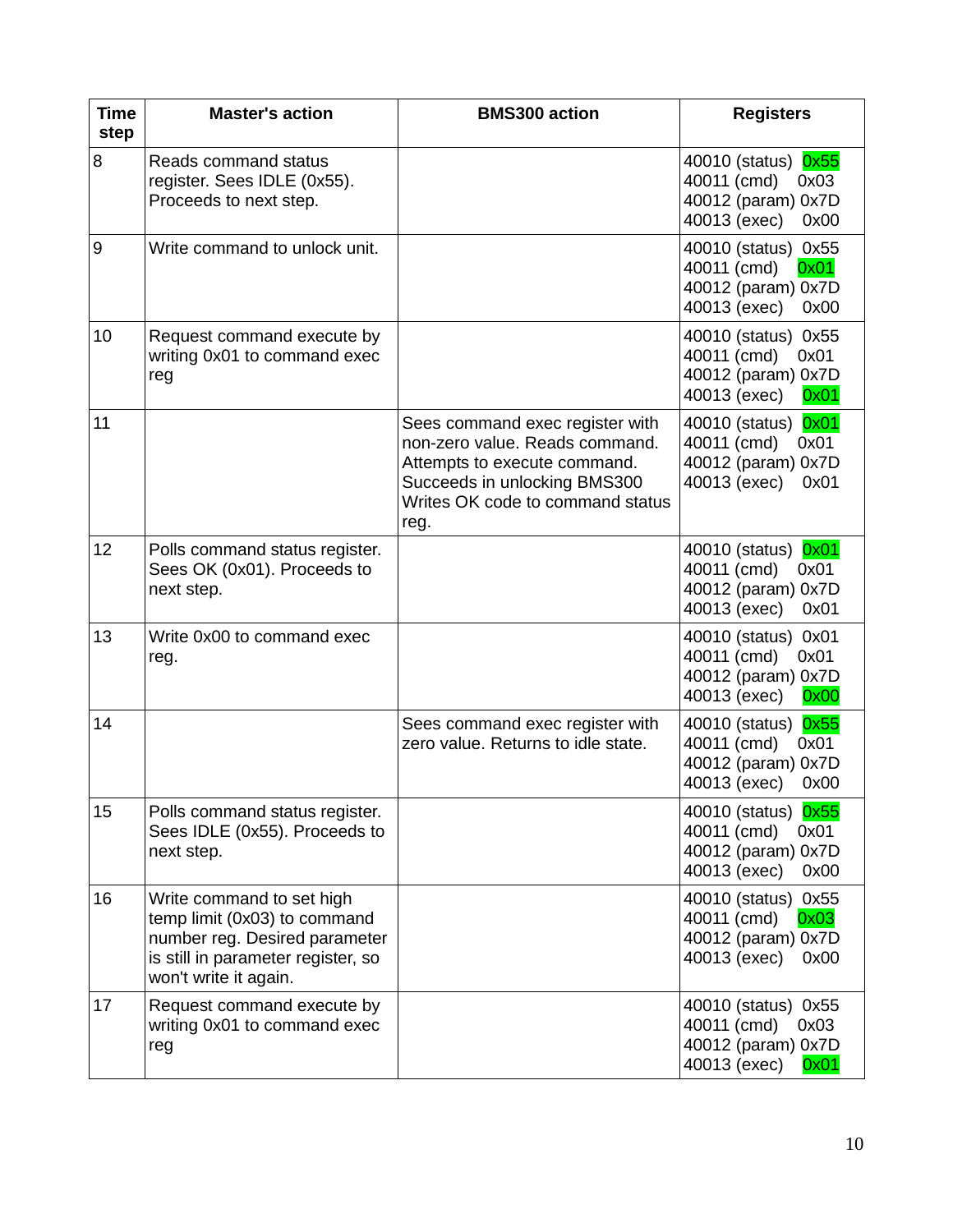| <b>Time</b><br>step | <b>Master's action</b>                                                                                                         | <b>BMS300 action</b>                                                                                                                                                                                                                      | <b>Registers</b>                                                                            |
|---------------------|--------------------------------------------------------------------------------------------------------------------------------|-------------------------------------------------------------------------------------------------------------------------------------------------------------------------------------------------------------------------------------------|---------------------------------------------------------------------------------------------|
| 18                  |                                                                                                                                | Sees command exec register with<br>non-zero value. Reads command<br>and parameter. Attempts to execute<br>command. Succeeds. Writes OK<br>status code to command status reg.                                                              | 40010 (status)<br>0x01<br>40011 (cmd)<br>0x03<br>40012 (param) 0x7D<br>40013 (exec)<br>0x01 |
| 19                  | Polls command status register.<br>Sees OK (0x01). Proceeds to<br>next step.                                                    |                                                                                                                                                                                                                                           | 0x01<br>40010 (status)<br>40011 (cmd)<br>0x03<br>40012 (param) 0x7D<br>40013 (exec)<br>0x01 |
| 20                  | Write 0x00 to command exec<br>reg.                                                                                             |                                                                                                                                                                                                                                           | 40010 (status) 0x01<br>40011 (cmd)<br>0x03<br>40012 (param) 0x7D<br>40013 (exec)<br>0x00    |
| 21                  |                                                                                                                                | Sees command exec register with<br>zero value. Returns to idle state.                                                                                                                                                                     | 0x55<br>40010 (status)<br>40011 (cmd)<br>0x03<br>40012 (param) 0x7D<br>40013 (exec)<br>0x00 |
| 22                  | Polls command status register.<br>Sees IDLE (0x55). Proceeds to<br>next step.                                                  |                                                                                                                                                                                                                                           | 0x55<br>40010 (status)<br>40011 (cmd)<br>0x03<br>40012 (param) 0x7D<br>40013 (exec)<br>0x00 |
| 23                  | Write command to turn ON<br>(0x04) to command number reg.<br>No parameter needed. Existing<br>parameter value will be ignored. |                                                                                                                                                                                                                                           | 40010 (status) 0x55<br>40011 (cmd)<br>0x04<br>40012 (param) 0x7D<br>40013 (exec)<br>0x00    |
| 24                  | Request command execute by<br>writing 0x01 to command exec<br>reg                                                              |                                                                                                                                                                                                                                           | 40010 (status) 0x55<br>40011 (cmd)<br>0x04<br>40012 (param) 0x7D<br>40013 (exec)<br>0x01    |
| 25                  |                                                                                                                                | Sees command exec register with<br>non-zero value. Reads command<br>and parameter. Attempts to execute<br>command. Succeeds. Begins turn-<br>on sequence as if it were a keypad<br>press. Writes OK status code to<br>command status reg. | 40010 (status) 0x01<br>40011 (cmd)<br>0x04<br>40012 (param) 0x7D<br>40013 (exec)<br>0x01    |
| 26                  | Polls command status register.<br>Sees OK (0x01). Proceeds to<br>next step.                                                    |                                                                                                                                                                                                                                           | 40010 (status) 0x01<br>40011 (cmd)<br>0x04<br>40012 (param) 0x7D<br>40013 (exec)<br>0x01    |
| 27                  | Write 0x00 to command exec<br>reg.                                                                                             |                                                                                                                                                                                                                                           | 40010 (status) 0x01<br>40011 (cmd)<br>0x04<br>40012 (param) 0x7D<br>40013 (exec)<br>0x00    |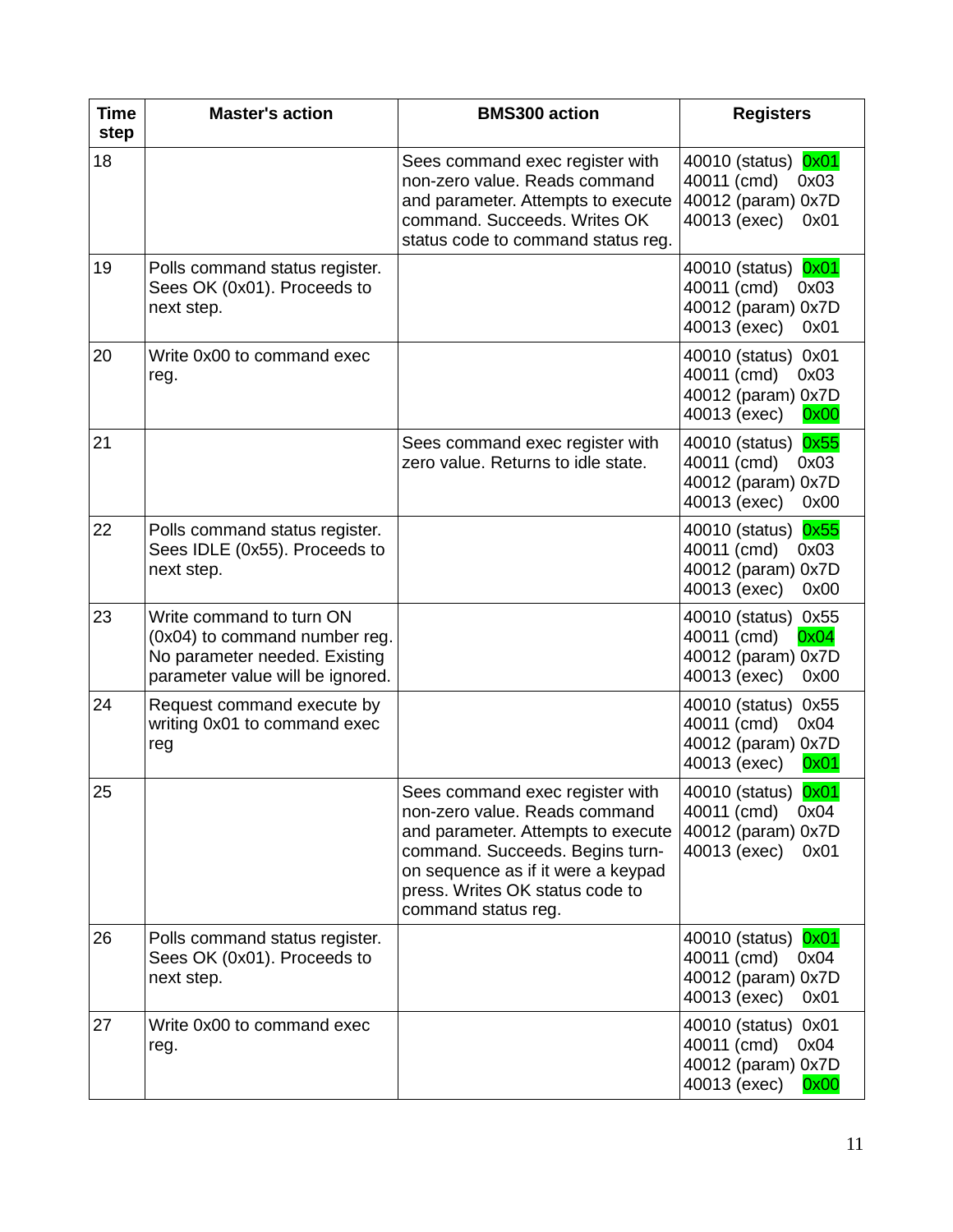| <b>Time</b><br>step | <b>Master's action</b>                                        | <b>BMS300 action</b>                                                  | <b>Registers</b>                                                                         |
|---------------------|---------------------------------------------------------------|-----------------------------------------------------------------------|------------------------------------------------------------------------------------------|
| 28                  |                                                               | Sees command exec register with<br>zero value. Returns to idle state. | 40010 (status) 0x55<br>40011 (cmd)<br>0x04<br>40012 (param) 0x7D<br>40013 (exec)<br>0x00 |
| 29                  | Polls command status register.<br>Sees IDLE (0x55). All done! |                                                                       | 40010 (status) 0x55<br>40011 (cmd)<br>0x04<br>40012 (param) 0x7D<br>40013 (exec)<br>0x00 |

## **6.0 DIP switch configuration and settings**

Switch SW1 on the Modbus board configures the Modbus address, baud rate, and selects the serial interface to be used. The notation "ON" and "OFF" follows from the direction of the arrow and the word "ON" located on the left side of the switch body near SW1-1. The switches are as follows:

| <b>Switch</b> | <b>Selects</b>                                 | <b>Description</b>               |
|---------------|------------------------------------------------|----------------------------------|
| SW1-1         | Modbus address bit 0                           | "ON" position is "1", "OFF" is 0 |
| SW1-2         | Modbus address bit 1                           | "ON" position is "1", "OFF" is 0 |
| SW1-3         | Modbus address bit 2                           | "ON" position is "1", "OFF" is 0 |
| SW1-4         | Modbus address bit 3                           | "ON" position is "1", "OFF" is 0 |
| <b>SW1-5</b>  | Modbus address bit 4                           | "ON" position is "1", "OFF" is 0 |
| SW1-6         | Baud rate for communication with Modbus master | "ON" is 19200, "OFF" is 9600     |
| <b>SW1-7</b>  | Unused                                         | Unused                           |
| <b>SW1-8</b>  | Interface for communication with Modbus master | "ON" is RS232, "OFF" is RS485    |

The following table shows the switch settings for SW1-1 through SW1-5 required to obtain the desired Modbus address:

| <b>Desired</b><br><b>Modbus</b><br>address | <b>SW1-1</b> | <b>SW1-2</b> | <b>SW1-3</b> | <b>SW1-4</b> | <b>SW1-5</b> |
|--------------------------------------------|--------------|--------------|--------------|--------------|--------------|
| 1                                          | ON           | Off          | Off          | Off          | Off          |
| $\overline{2}$                             | Off          | ON           | Off          | Off          | Off          |
| 3                                          | ON           | ON           | Off          | Off          | Off          |
| $\overline{4}$                             | Off          | Off          | ON           | Off          | Off          |
| 5                                          | ON           | Off          | ON           | Off          | Off          |
| 6                                          | Off          | ON           | ON           | Off          | Off          |
| $\overline{7}$                             | ON           | ON           | ON           | Off          | Off          |
| 8                                          | Off          | Off          | Off          | ON           | Off          |
| 9                                          | ON           | Off          | Off          | ON           | Off          |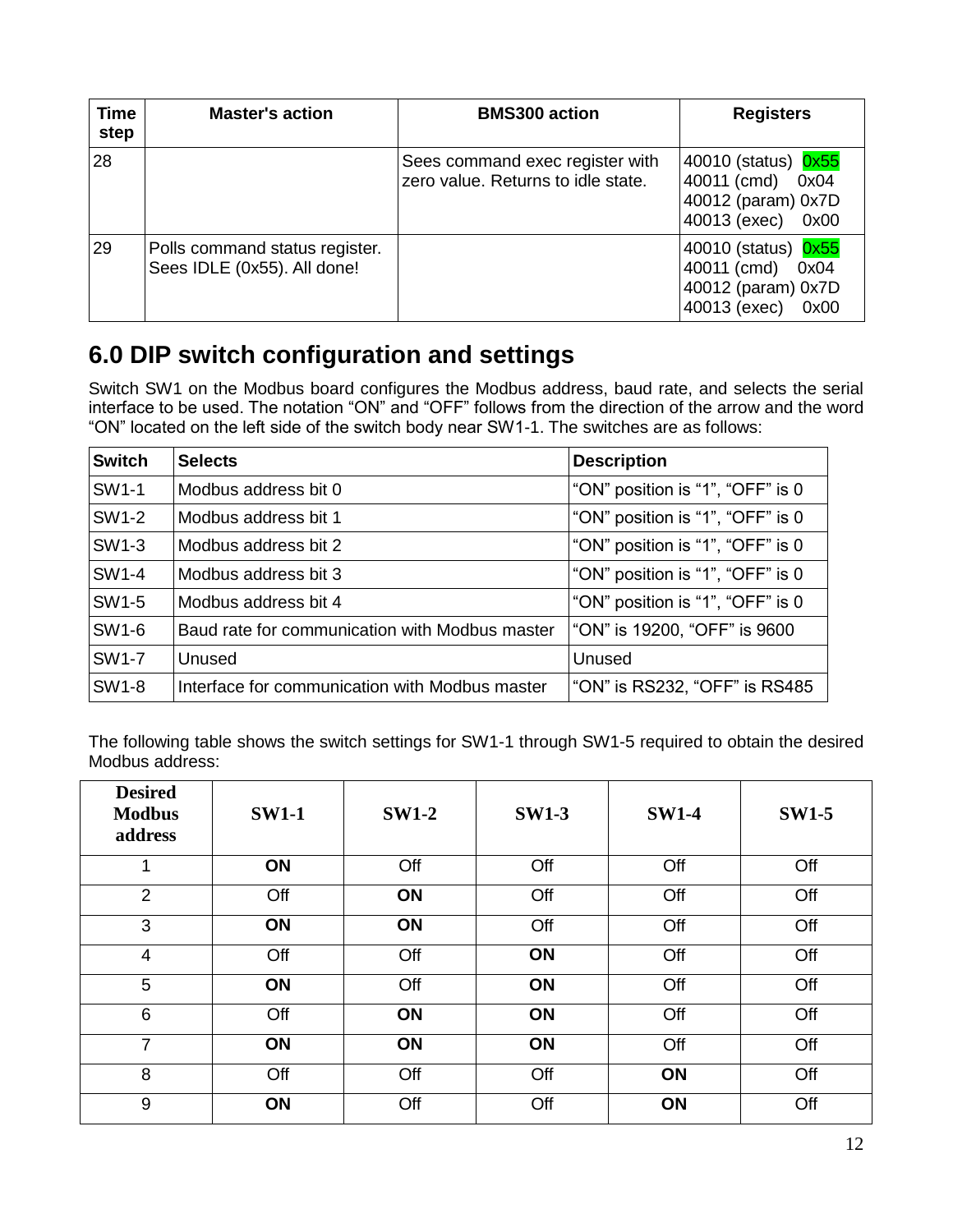| <b>Desired</b><br><b>Modbus</b><br>address | <b>SW1-1</b>     | <b>SW1-2</b>     | <b>SW1-3</b>     | <b>SW1-4</b>     | <b>SW1-5</b>     |
|--------------------------------------------|------------------|------------------|------------------|------------------|------------------|
| 10                                         | $\overline{Off}$ | $\overline{ON}$  | $\overline{Off}$ | $\overline{ON}$  | $\overline{Off}$ |
| 11                                         | $\overline{ON}$  | ON               | $\overline{Off}$ | ON               | $\overline{Off}$ |
| 12                                         | Off              | $\overline{Off}$ | ON               | ON               | $\overline{Off}$ |
| $\overline{13}$                            | ON               | $\overline{Off}$ | $\overline{ON}$  | ON               | Off              |
| 14                                         | Off              | ON               | ON               | ON               | Off              |
| 15                                         | ON               | ON               | ON               | ON               | Off              |
| 16                                         | $\overline{Off}$ | $\overline{Off}$ | $\overline{Off}$ | $\overline{Off}$ | $\overline{ON}$  |
| $\overline{17}$                            | ON               | $\overline{Off}$ | $\overline{Off}$ | Off              | ON               |
| 18                                         | Off              | ON               | Off              | Off              | $\overline{ON}$  |
| $\overline{19}$                            | $\overline{ON}$  | $\overline{ON}$  | $\overline{Off}$ | $\overline{Off}$ | $\overline{ON}$  |
| $\overline{20}$                            | $\overline{Off}$ | $\overline{Off}$ | ON               | $\overline{Off}$ | $\overline{ON}$  |
| $\overline{21}$                            | $\overline{ON}$  | $\overline{Off}$ | $\overline{ON}$  | $\overline{Off}$ | $\overline{ON}$  |
| $\overline{22}$                            | $\overline{Off}$ | $\overline{ON}$  | $\overline{ON}$  | $\overline{Off}$ | $\overline{ON}$  |
| $\overline{23}$                            | $\overline{ON}$  | $\overline{ON}$  | $\overline{ON}$  | $\overline{Off}$ | $\overline{ON}$  |
| $\overline{24}$                            | $\overline{Off}$ | $\overline{Off}$ | $\overline{Off}$ | ON               | ON               |
| 25                                         | ON               | $\overline{Off}$ | $\overline{Off}$ | ON               | ON               |
| $\overline{26}$                            | $\overline{Off}$ | $\overline{ON}$  | $\overline{Off}$ | ON               | ON               |
| 27                                         | ON               | ON               | $\overline{Off}$ | ON               | ON               |
| 28                                         | $\overline{Off}$ | $\overline{Off}$ | $\overline{ON}$  | ON               | ON               |
| $\overline{29}$                            | $\overline{ON}$  | $\overline{Off}$ | $\overline{ON}$  | ON               | $\overline{ON}$  |
| $\overline{30}$                            | $\overline{Off}$ | $\overline{ON}$  | $\overline{ON}$  | $\overline{ON}$  | $\overline{ON}$  |
| $\overline{31}$                            | ON               | $\overline{ON}$  | ON               | ON               | $\overline{ON}$  |

## **7.0 Troubleshooting information**

## **SYMPTOM: The LEDs on the BMS Modbus board do not flash.**

**DISCUSSION:** The LEDs only flash when intact (complete and correct) packets are received from their respective interfaces. If the data arrives garbled, or if no data is sent, then the corresponding LED will not flash. The COM LED is between the MCU and the large terminal blocks, and is associated with activity on the Modbus. The BMS COM LED is between the MCU and the small terminal blocks, and is associated with activity on the BMS board.

### **POSSIBLE SOLUTIONS:**

- 1. Verify that the cables or wires to the BMS Modbus board are connected.
- 2. Verify that the wires are connected to the correct pins.
- 3. Verify that the baud rate for data transmission is in agreement on both sides (for example,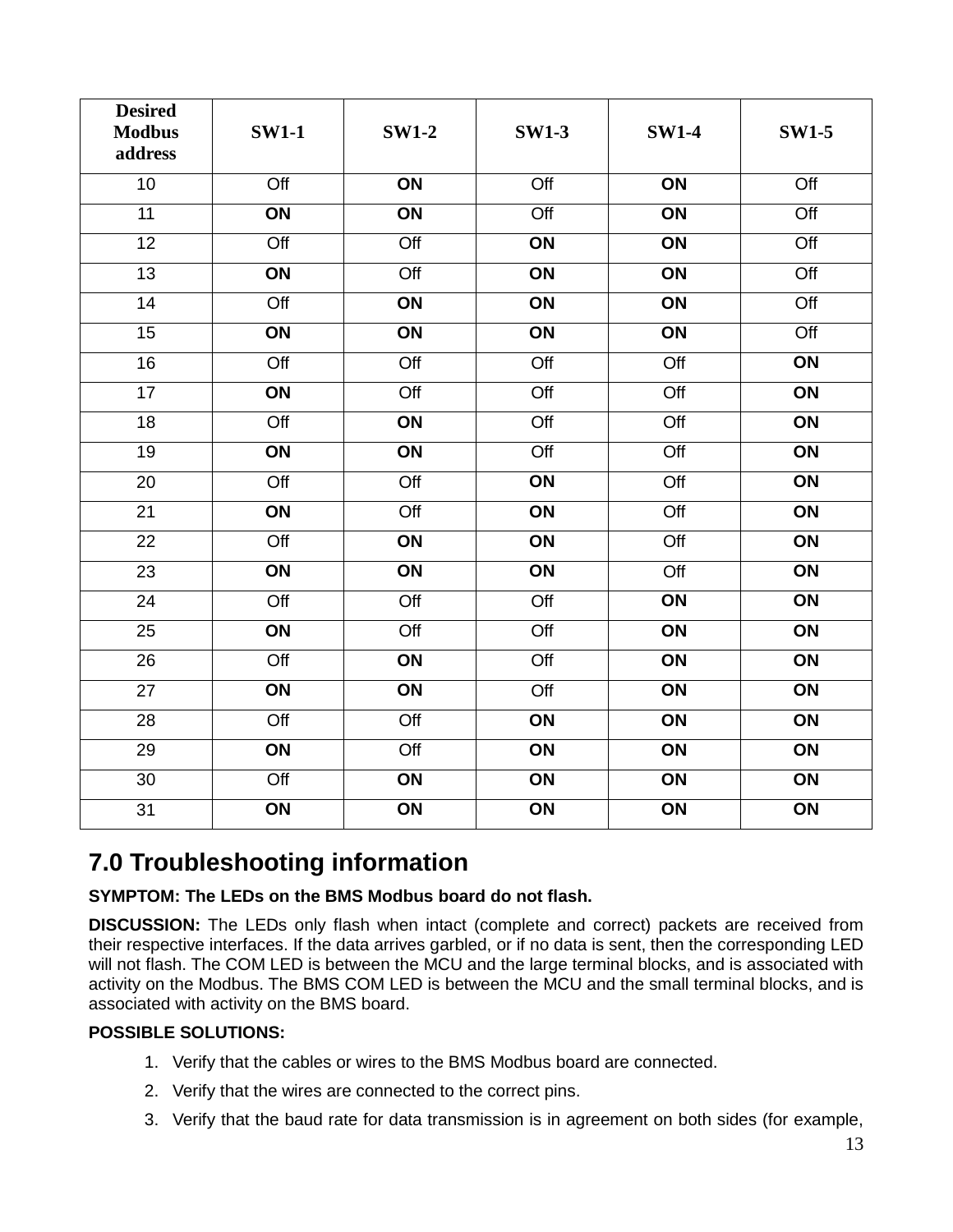if the BMS Modbus board is set for 9600 baud, then the Modbus master must also be set for 9600 baud).

- 4. Verify that power is present at the BMS Modbus board.
- 5. If the Modbus COM LED doesn't flash, verify that the Modbus master is sending read or write requests.
- 6. If the BMS COM LED doesn't flash, verify that the BMS board has power. Under normal operation this LED should always be flashing if both boards are powered.

#### **SYMPTOM: BMS-300 display flickers during Modbus operation**

**DISCUSSION:** Due to the hardware constraints on the BMS-300, the LED display will flicker slightly during normal operation when the Modbus is in use. If the Modbus master polls the BMS300 for data at a rapid rate, or transfers many registers during each poll, the flickering becomes worse. If the Modbus is being queried on a continuous basis, the display and keypad may become difficult to operate.

#### **POSSIBLE SOLUTIONS:**

- 1. Limit the number of registers being read from the BMS-300 during each transfer to about 10 or less.
- 2. Limit the polling interval to about twice per second.

#### **SYMPTOM: Command status always reads 0x0B when attempting to execute a command**

**DISCUSSION:** The BMS-300 board must be "unlocked" before any commands that modify the operational variables will succeed. This is similar to the front panel operation which requires a special sequence to unlock access to operational variables. A special command is used to allow the Modbus master to remotely unlock the BMS-300, command 0x01. The unlock will eventually timeout in the same manner as if done from the keypad.

#### **POSSIBLE SOLUTIONS:**

1. Execute an UNLOCK command (0x01) before attempting to execute any command that changes an operational variable (e.g. sets a low temperature limit). See the example in Section 4.